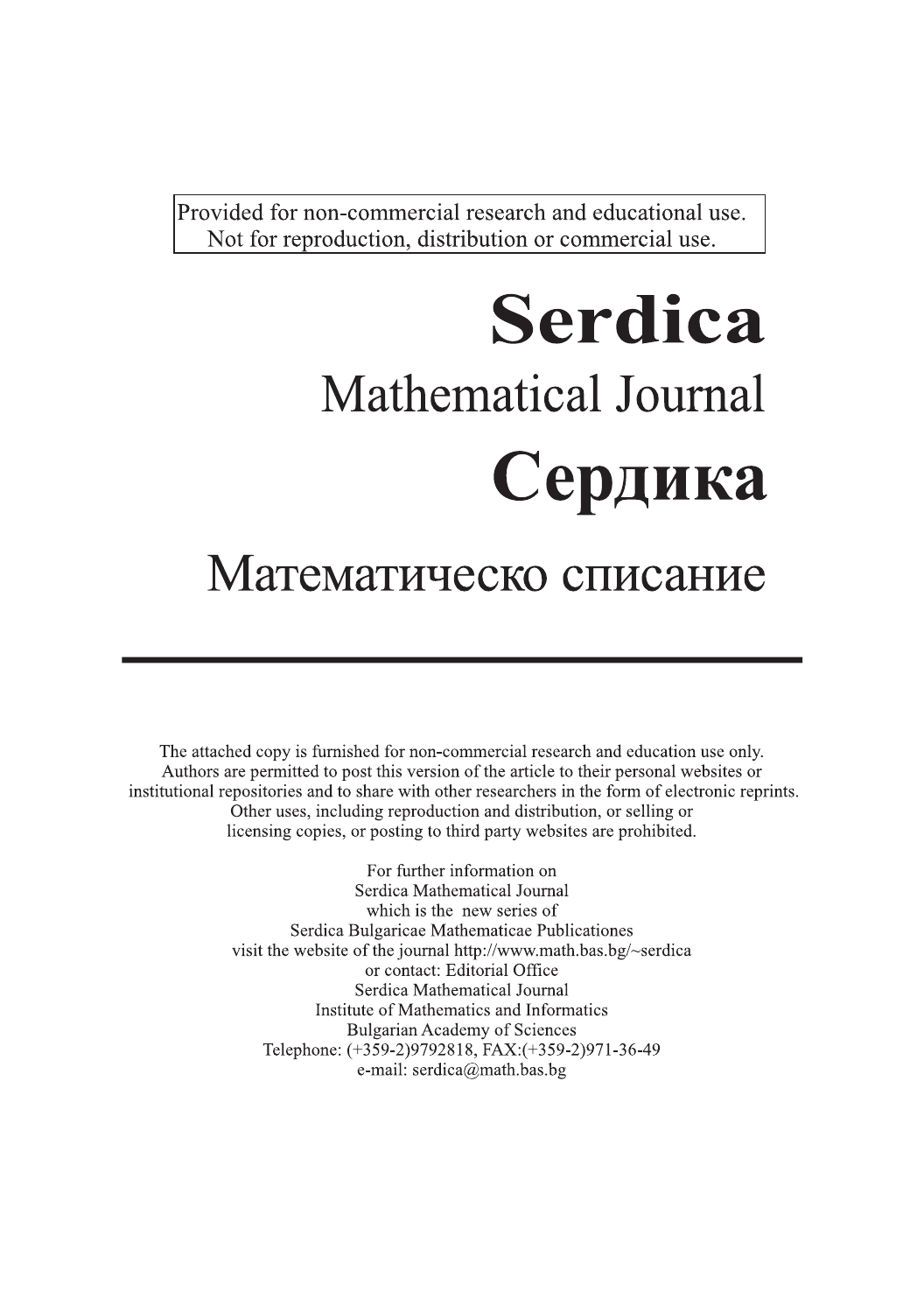### Publications of Prof. Asen L. Dontchev

#### RESEARCH MONOGRAPHS

- [3] Implicit Functions and Solution Mappings. Springer Monographs in Mathematics, Springer 2009 (second edition under preparation) (with R. T. Rockafellar).
- [2] Well-Posed Optimization Problems. Lecture Notes in Mathematics vol. 1543, Springer, 1993 (with T. Zolezzi).
- [1] Perturbations, Approximations and Sensitivity Analysis of Optimal Control Systems. Lecture Notes in Control and Inf. Sci. vol. 52, Springer, 1983 (translation: in Russian by Mir, Moscow, 1987).

#### **TEXTBOOKS**

- [2] Mathematical Optimization. Sofia, Sofia Univ. Press, 1987 (with P. Kenderov and G. Khristov, in Bulgarian).
- [1] Optimal Control. Sofia, Nauka i Izkustvo, 1983 (in Bulgarian).

#### EDITED PROCEEDINGS

- [4] System Modeling and Optimization. Proceedings of the 22nd IFIP TC7 Conference held at the Politecnico di Torino, Turin, July 18–22, 2005, Edited by F. Ceragioli, A. L. Dontchev, H. Furuta, K. Marti and L. Pandolfi, IFIP 199 New York, Springer, 2006.
- [3] Optimal Control of Ordinary Differential Equations. Proceedings of the Workshop held at the Banach Center of Mathematical Studies, Warsaw, August 30–Sept 4, 2004, Dedicated to Professor Czeslaw Olech, Edited by A. L. Dontchev and K. Malanowski, Control Cybern. 34, No 3, 2005.
- [2] Well-posedness in Optimization and Related Topics. Proceedings of the 8th Conference held at the Banach Center of Mathematical Studies, Warsaw, Sept. 10–14, 2001, Edited by A. L. Dontchev, K. Malanowski, T. Zolezzi, Control Cybern. 31, No 3, 2002.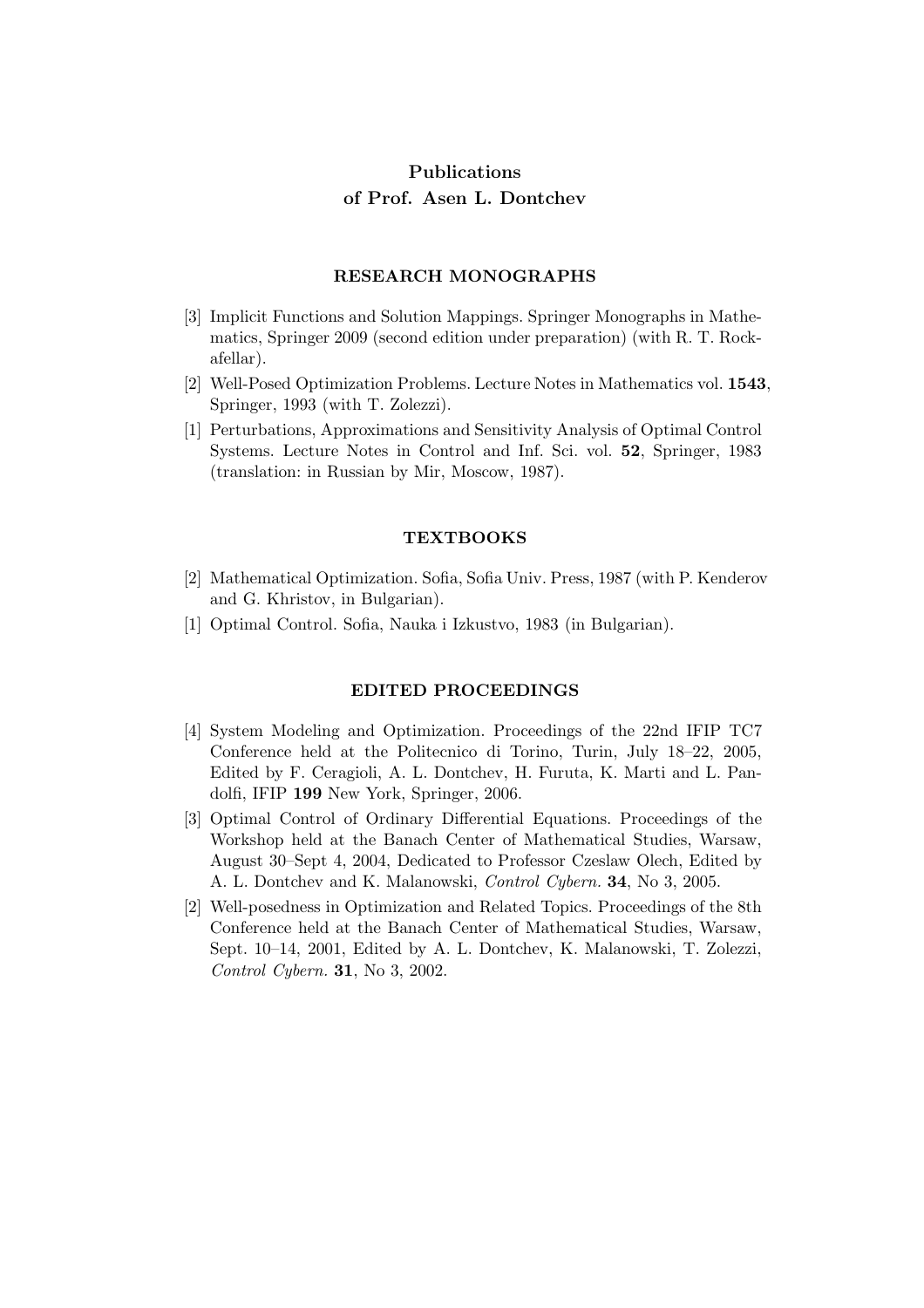[1] Systems Modeling and Optimization. Proceedings of the 18th IFIP TC7 Conference held in Detroit, MI, July 22–25, 1997, Edited by M. P. Polis, A. L. Dontchev, P. Kall, I. Lasiecka and A. W. Olbrot, Chapman & Hall/CRC Research Notes in Mathematics vol. 396, Boca Raton, FL, Chapman & Hall/CRC, 1999.

#### PAPERS

- [117] Local convergence of quasi-Newton methods under metric regularity, Comp. *Optim. and Appl.* electronically published Oct. 2013 (with F. Aragón, A. Belyakov and M. López).
- [116] An Euler-Newton continuation method for trackings solution trajectories of parametric variational inequalities.  $SIAM$  J. Control Optim. 52 (2013), 1823–1840 (with M. I. Krastanov, R. T. Rockafellar and V. M. Veliov).
- [115] Generalizations of the Dennis-Moré theorem.  $SIAM$  J. Optim. 22 (2012), 821–830.
- [114] Parametric stability of solutions to problems of economic equilibrium. J. Convex Analysis 19 (2012), 975–997 (with R. T. Rockafellar).
- [113] On derivative criteria for metric regularity. Computational and Analytical Mathematics: In Honor of Jonathan Borwein's 60th Birthday. Springer Proceedings in Mathematics & Statistics vol. 16, 361–370 (with H. Frankowska).
- [112] Convergence of inexact Newton methods for generalized equations. Math. *Programming B* 139 (2013), 115–137 (with R. T. Rockafellar).
- [111] Lyusternik-Graves theorem and fixed points II. J. Convex Analysis 19 (2012), 955–973 (with H. Frankowska).
- [110] Metric regularity of Newton's iteration. SIAM J. Control Optim. 49 (2011), 339–362 (with F. Aragón, M. Geoffroy, M. Gaydu and V. Veliov).
- [109] Lyusternik-Graves theorem and fixed points. Proc. Amer. Math. Soc. 139 (2011), 521–534 (with H. Frankowska).
- [108] Isolated calmness of solution mappings in convex semi-infinite optimization. J. Math. Anal. Appl. 350 (2009), 829–837 (with M. J. Canovas, M. A. López, J. J. Parra).
- [107] Metric regularity under approximations. Control Cybern. **38** (2009), 1283–1303 (with V. Veliov).
- [106] Newton's method for generalized equations: a sequential implicit function theorem. *Math. Programming A* 123 (2010), 139–159 (with R. T. Rockafellar).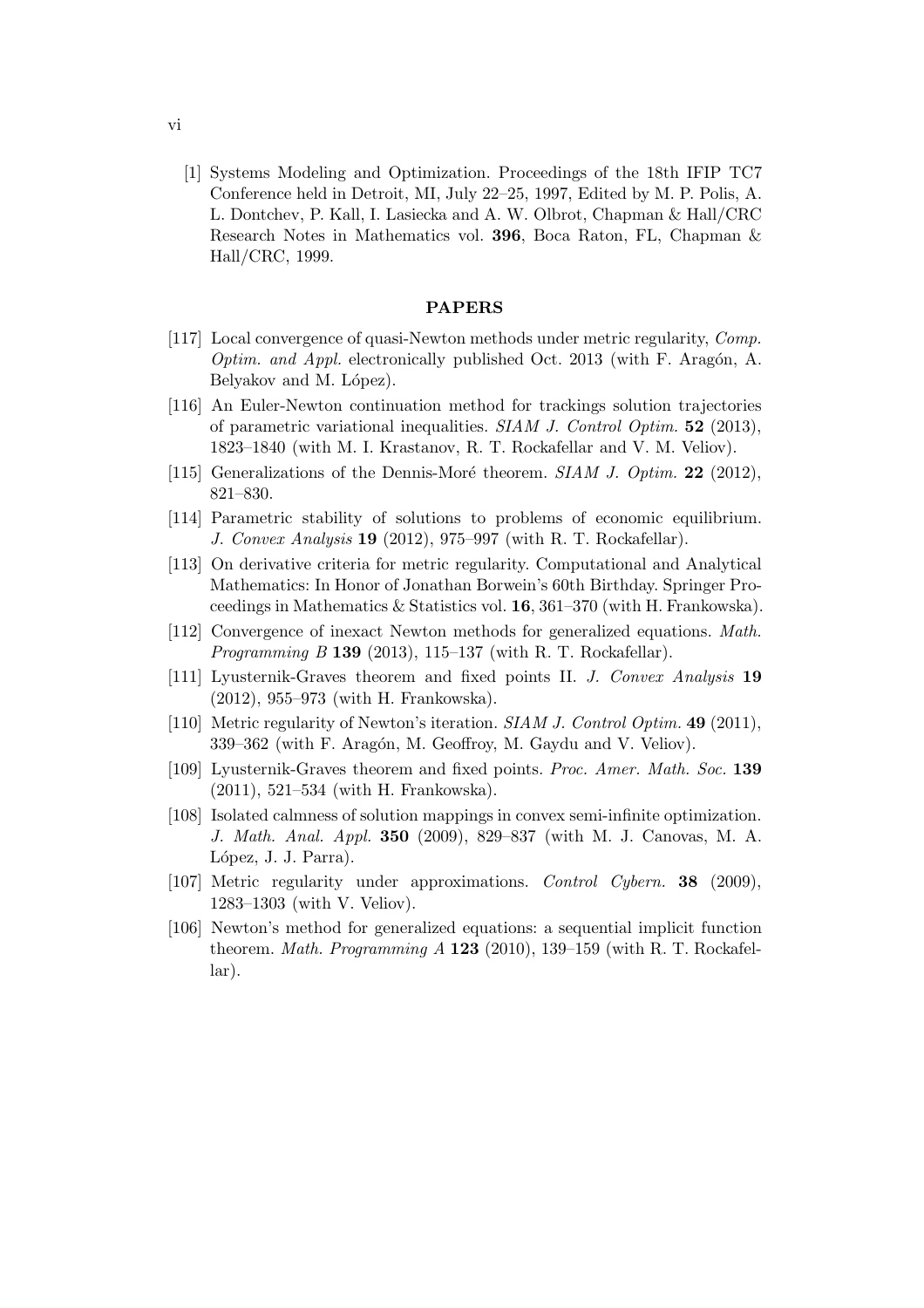- [105] Robinson's implicit function theorem and its extensions, Math. Programming A 117 (2009), 120–147 (with R. T. Rockafellar).
- [104] Extensions of Clarke's proximal characterization for reachable mappings of differential inclusions. J. Math. Anal. Appl.  $348$  (2008), 454–460 (with Ts. Donchev).
- [103] Convergence of the proximal point method for metrically regular mappings. CSVAA 2004-control set-valued analysis and applications, 1–8, ESAIM Proc., 17, EDP Sci. Les Ulis, 2007 (with F. Aragón Artacho, M. H. Geoffroy).
- [102] On the inner and outer norms of sublinear mappings, Set-Valued Analysis 15 (2007), 61–65 (with F. Aragón Artacho).
- [101] Aubin criterion for metric regularity. *J. Convex Analysis* **13** (2006), 281-297 (with M. Quincampoix and N. Zlateva).
- [100] Parametrically robust optimality in nonlinear programming. Appl. Comput. Math. 5 (2006), 59–65 (with R. T. Rockafellar).
- [99] Perturbations and metric regularity. Set-Valued Analysis 13 (2005), 417– 438 (with A. S. Lewis).
- [98] Metric regularity of semi-infinite constraint systems. Math. Programming B 104 (2005), 329–346 (with M. J. Canovas, M. A. López, J. J. Parra).
- [97] Regularity and conditioning of solution mappings in variational analysis. Set-Valued Analysis  $12$  (2004), 79–109 (with R. T. Rockafellar).
- [96] A local selection theorem for metrically regular mappings. J. Convex Analysis 11 (2004), 81–94.
- [95] An introduction to strong regularity. In: Parametric Optimization and Related Topics VII, Aportaciones Mat. Investig. vol. 18. México, Soc. Mat. Mexicana, 2004, 45–80.
- [94] On the Bartle-Graves theorem. Proc. Amer. Math. Soc. 131 (2003), 2553–2560 (with J. M. Borwein).
- [93] Singular Perturbations in infinite-dimensional control systems. SIAM J. Control Optim. 42 (2003), 1795–1812 (with Ts. Donchev).
- [92] The radius of metric regularity. Trans. Amer. Math. Soc. 355 (2003), 493–517 (with A. S. Lewis, R. T. Rockafellar).
- [91] A Newton method for shape-preserving spline interpolation. SIAM J. Op $tim. 13 (2002), 588–602 (with H. Qi, L. Qi, H. Yin).$
- [90] Quadratic convergence of Newton's method for convex interpolation and smoothing. Constr. Approx. 19 (2003), 123–143 (with H. Qi, L. Qi).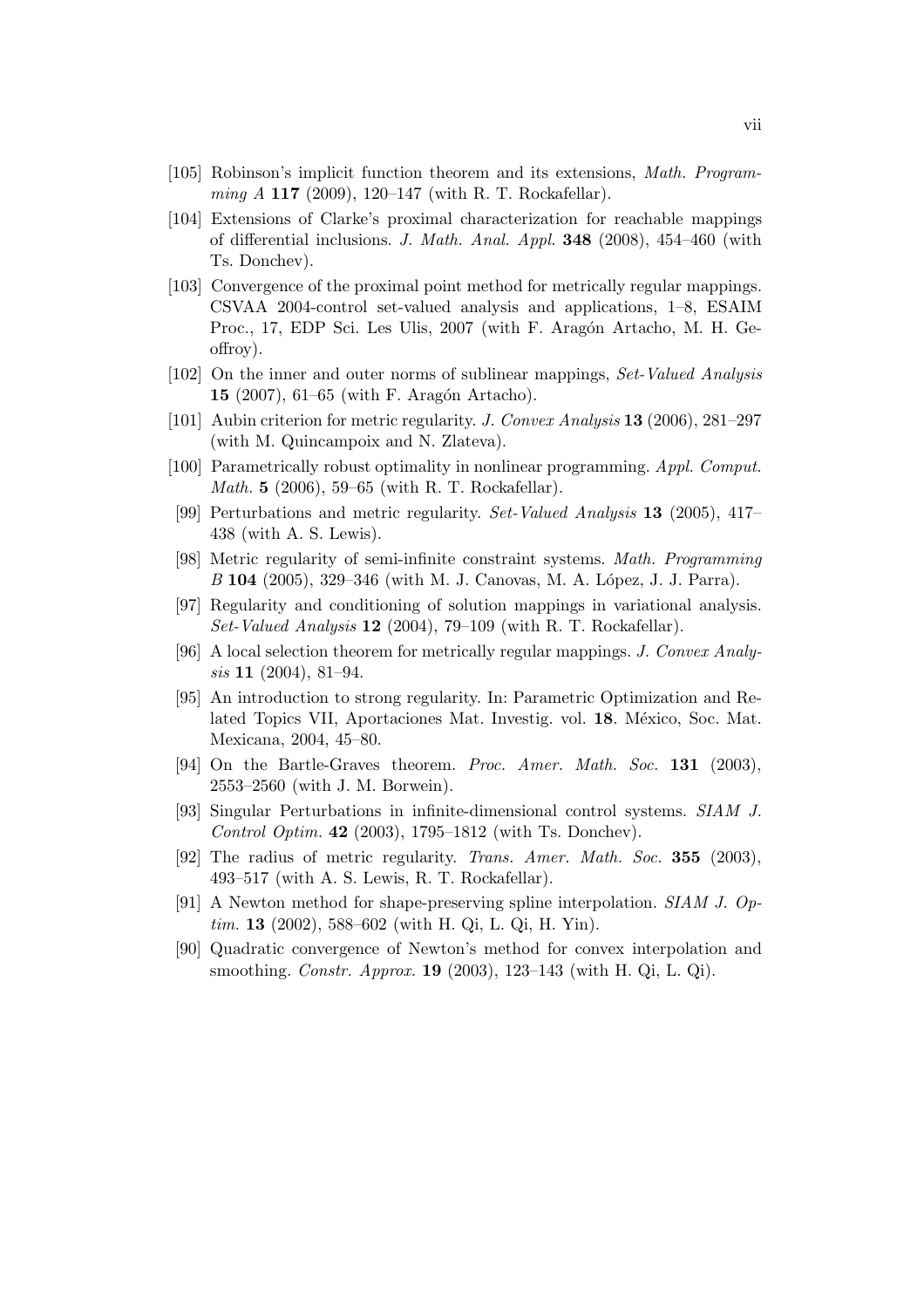- [89] Quadratic convergence of Newton's method for constrained interpolation. In: Approximation theory X (St. Louis, MO, 2001), Innov. Appl. Math. Nashville, TN, Vanderbilt Univ. Press, 2002, 261–270 (with H. Qi, L. Qi).
- [88] Primal-dual solution perturbations in convex optimization, In: Well-posedness in optimization and related topics (Gargnano, 1999) Set-Valued Analysis 9 (2001), 49–65 (with R. T. Rockafellar).
- [87] Ample parameterization of variational inclusions, SIAM J. Optim. 12 (2001), 170–187 (with R. T. Rockafellar).
- [86] Continuity properties of Newton's mapping for variational inclusions C. R. Acad. Bulgare Sci. 53 (2000), 19–22.
- [85] Lipschitzian stability of Newton's method. In: System Modeling and Optimization (Cambridge, 1999). Boston MA, Kluwer Acad. Publ., 2000, 119– 147.
- [84] On quantitative stability in optimization and optimal control. Set-Valued Analysis 8 (2000), 31–50 (with W. W. Hager, K. Malanowski and V. M. Veliov).
- [83] Second-order Runge-Kutta approximations in control constrained optimal control. *SIAM J. Numer. Analysis* **38** (2000), 202–226 (with W. W. Hager and V. M. Veliov).
- [82] On the effect of neglecting sensor dynamics in parameter identification problems. SIAM J. Control Optim. 38 (2000), 1309–1321 (with M. Polis and V. M. Veliov).
- [81] Convergence of Newton's method for convex best interpolation, Numerische Mathematik 87 (2001), 435–456 (with H. Qi and L. Qi).
- [80] A dual method for deterministic parameter identification. IEEE Trans. Aut. *Control* 45 (2000), 1341–1346 (with M. Polis and V. M. Veliov).
- [79] Error bounds for Euler approximation of a state and control constrained optimal control problem. Numer. Funct. Anal. Optim. 21 (2000), 653–682 (with W. W. Hager and K. Malanowski).
- [78] Uniform convergence and mesh independence of Newton's method for discretized variational problems. SIAM J. Control Optim. 39 (2000), 961–980 (with W. W. Hager and V. M. Veliov).
- [77] The Euler approximation in state constrained optimal control, Math. Comp. 70 (2001), 173–203 (with W. W. Hager).
- [76] The Graves theorem revisited II: Robust convergence of the Newton method. Pliska Stud. Math. Bulg. 12 (1998), 31–38.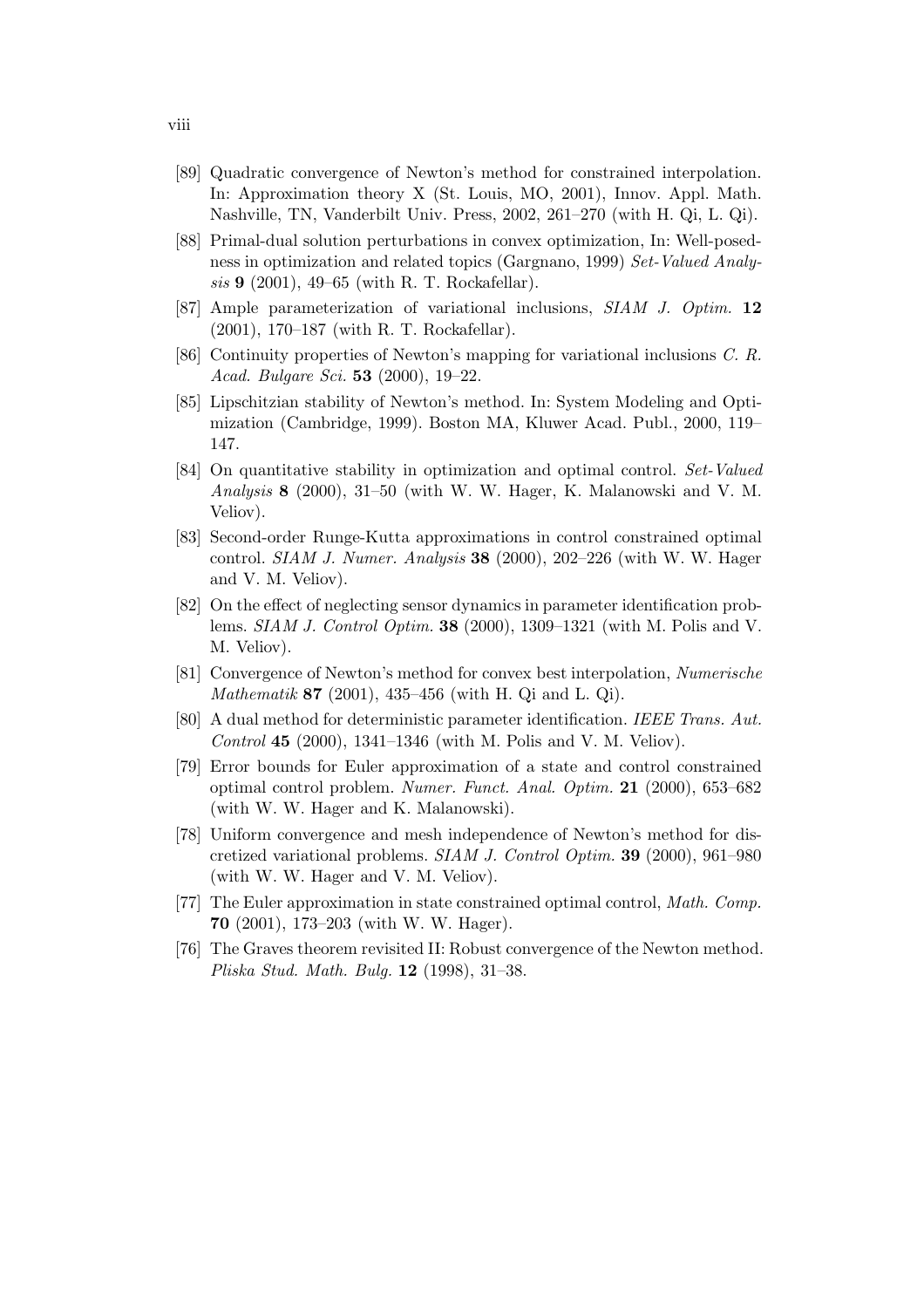- [75] A new approach to Lipschitz continuity in state constrained optimal control. Systems Control Lett. 35 (1998), 137–143 (with W. W. Hager).
- [74] A characterization of Lipschitzian stability in optimal control (Haifa, 1998). Chapman & Hall/CRC Res. Notes Math. vol. 411. Boca Raton FL, Chapman & Hall/CRC, 2000, 62–76 (with K. Malanowski).
- [73] A proof of the necessity of linear independence condition and strong secondorder sufficient optimality condition for Lipschitzian stability in nonlinear programming. J. Optim. Theory Appl. 98 (1998), 467–473.
- [72] Robinson's strong regularity implies robust local convergence of Newton's method. In: Optimal Control: Theory, Algorithms, and Applications (Eds W. W. Hager and P. M. Pardalos). Kluwer, 1998, 116–129 (with S. Dokov).
- [71] Uniform convergence of the Newton method for Aubin continuous maps. Serdica Math. J. 22, No 3 (1996), 385–398.
- [70] Characterizations of Lipschitzian stability in nonlinear programming. In: Mathematical Programming with Data Perturbations (Ed. A. V. Fiacco), Lecture Notes in Pure and Appl. Math. vol. 195 Marcel Dekker 1997, 65–82 (with R. T. Rockafellar).
- [69] Lipschitzian stability for state constrained nonlinear optimal control. SIAM J. Control Optim. 36 (1998), 698–718 (with W. W. Hager).
- [68] Local analysis of a Newton-type method based on partial linearization, In: Proc. of the AMS-SIAM Summer Seminar in Applied Mathematics on Mathematics of Numerical Analysis: Real Number Algorithms (Eds. J. Renegar, M. Shub, and S. Smale) AMS Lectures in Appl. Mathematics vol. 32 (1996), 295–306.
- [67] Characterizations of strong regularity for variational inequalities over polyhedral convex sets. *SIAM J. Optim.* **6** (1996), 1087–1105 (with R. T. Rockafellar).
- [66] An a priori estimate for discrete approximations in nonlinear optimal control. SIAM J. Control Optim. 34 (1996), 1315–1328.
- [65] A Tikhonov-type theorem for singularly perturbed differential inclusions. Nonlinear Anal., Theory Methods Appl. 26, No 9 (1996), 1547–1554 (with Ts. Donchev and I. Slavov).
- [64] Best interpolation in a strip II: reduction to unconstrained convex optimization. Comp. Optim. Appl.  $5$  (1996), 233–251 (with I. Kolmanovsky).
- [63] Local convergence of the Newton method for generalized equations. C. R. Acad. Sci. Paris Série I **322** (1996), 327-331.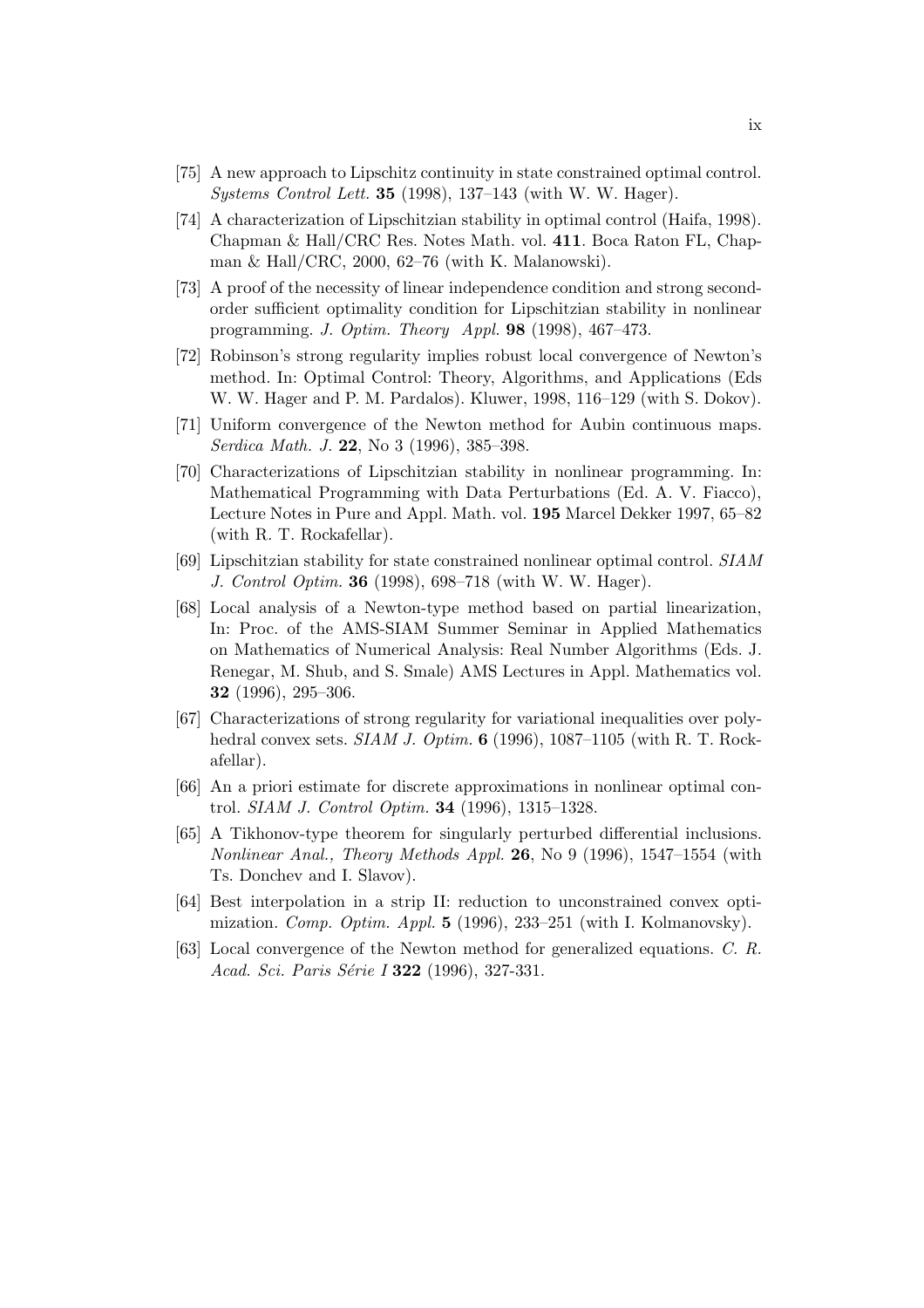- [62] Characterizations of Lipschitz stability in optimization. In: Recent Developments in Well-posed Variational Problems (Eds R. Lucchetti and J. Revalski). Dordrecht, Kluwer Academic Publishers, Math. Appl., Dordr. vol. 331, 1995, 95–115.
- [61] On regularity of optimal control. In: Recent Developments in Optimization, Proc. French-German Conf. on Optimization (Eds R. Durier, C. Michelot) Lecture Notes in Economics and Mathematical Systems vol. 429, Springer, 1995, 125–135 (with I. Kolmanovsky).
- [60] The Graves theorem revisited. J. Convex Analysis 3 (1996), 45–53.
- [59] Implicit function theorems for generalized equations. Math. Programming  $A$  70 (1995), 91–106.
- [58] State constraints in the linear regulator problem: a case study. J. Optim. Theory Appl. 87 (1995), 323–347 (with I. Kolmanovsky).
- [57] Discrete approximations in optimal control. In: Nonsmooth Analysis and Geometric Methods in Deterministic Optimal Control (Eds B. Mordukhovich, H. Sussmann) IMA Volumes in Mathematics and its Applications vol. 78, New York, Springer 1996, 59–80.
- [56] Implicit functions, Lipschitz maps and stability in optimization. Math. Oper. Research 19 (1994), 753–768 (with W. W. Hager).
- [55] An inverse mapping theorem for set-valued maps. Proc. Amer. Math. Soc. 121 (1994), 481–489 (with W. W. Hager).
- [54] Implicit functions defined by generalized equations. In: World Congress of Nonlinear Analysts'92 (Ed. V. Lakshmikantham) de Gruyter, 1996, 2289–2298 (with W. W. Hager).
- [53] Euler approximation to the feasible set. Num. Funct. Anal. Optim. 15 (1994), 245–262 (with W. W. Hager).
- [52] On a paper by R. Dapatadu, C. Gibson, and J. Gregory. J. Math. Anal. Appl. 182 (1994), 297–298.
- [51] On Robinson's implicit function theorems. In: Set-valued Analysis and Differential Inclusions (Eds A. Kurzhanski and V. Veliov) Boston, Birkhäuser, 1993, 75–92 (with W. W. Hager).
- [50] Optimality, stability and convergence in nonlinear control., Appl. Math. *Optim.* **31** (1995), 297–326 (with W. W. Hager, A. B. Poore, and B. Yang).
- [49] Best interpolation in a strip. J. Approx. Theory 73 (1993), 334–342.
- [48] Lipschitzian stability in nonlinear control and optimization. SIAM J. Con*trol Optim.* **31** (1993), 569–603 (with W. W. Hager).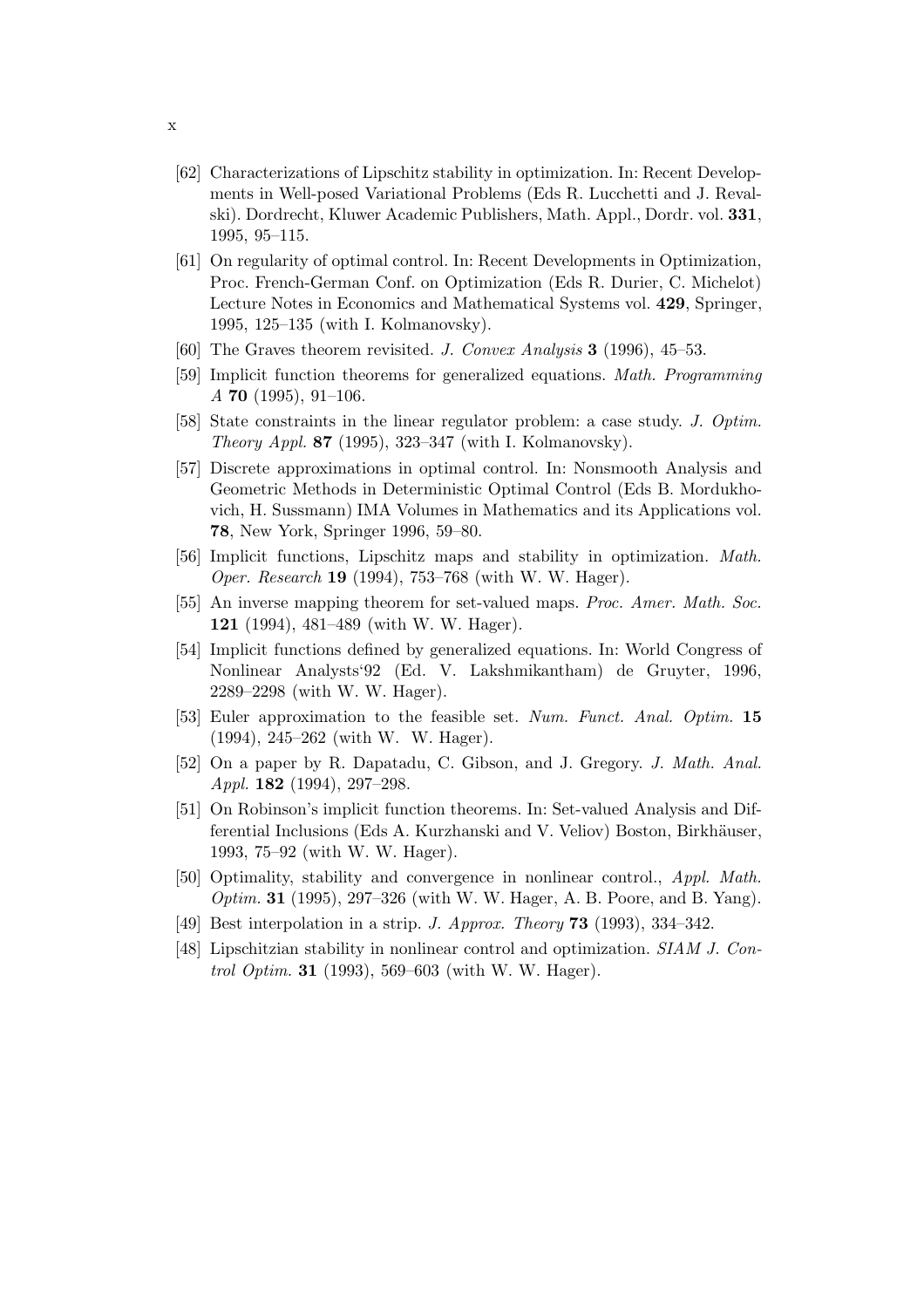- [47] Time scale decomposition of the reachable set of linear systems. Mathematics of Control, Signals, and Systems 5 (1992), 327–340.
- [46] Difference methods for differential inclusions a survey. SIAM Review 34 (1992), 263–294 (with F. Lempio).
- [45] Upper semicontinuity of solutions of singularly perturbed differential inclusions. In: System Modeling and Optimization, Proc. 14th IFIP Conf., Leipzig/GDR 1989 (Eds H.-J. Sebastian and K. Tammer) Lect. Notes Control Inf. Sci. vol. 143, Springer, 1991, 273–280 (with I. Slavov).
- [44] On the admissible controls of constrained linear systems. C. R. Acad. Bulgare Sci. 42 (1989), 33-36.
- [43] Duality and well-posedness in convex interpolation. Num. Funct. Anal. Op $tim. 10 (1989), 673–690 (with Bl. Kalchev).$
- [42] A proof of Robinson's theorem. Proc. 18-th Spring Conf. Bulg. Math. Union, Sofia, 1989, 290–294.
- [41] Error estimates for discretized differential inclusions. Computing 41 (1989), 349–358 (with E. Farhi).
- [40] Lipschitz properties of the attainable set of singularly perturbed linear systems. Systems Control Lett. 11 (1988), 395–391 (with I. Slavov).
- [39] On convex and nonnegative best interpolation. C. R. Acad. Bulgare Sci. 41 (1988), 21–24 (with Bl. Kalchev).
- [38] Duality methods in constrained best interpolation. Math. Balkanica 1 (1987), 96–105.
- [37] Singular perturbations in linear differential inclusions. God. Vissh. Uchebn. Zaved. Prilozh. Math. 22 (1986) I: 9–21, II: 23–33, III: 35–45 (with V. Veliov).
- [36] Continuity of the family of trajectories of linear control systems with respect to singular perturbations. Soviet Math. Dokl. 35 (1987), 283–286 (with V. Veliov, in Russian).
- [35] The constrained linear-quadratic optimal control problem. Proc. 16-th Spring Conf. Bulg. Math. Union, Sofia 1987, 84–89.
- [34] Singular perturbations in linear control systems with constraints. In: Proc. 25-th CDC, Athens, 1987, 1781–1783 (with V. Veliov).
- [33] Equivalent perturbations and approximations in optimal control. In: Trends in Mathematical Optimization (Eds K.-H. Hoffmann, J.-B. Hiriart-Urruty, C. Lemarechal and J. Zowe), Birkhauser, 1989, 43–54; short version C. R. Acad. Bulgare Sci. 39 (1986), 27–30.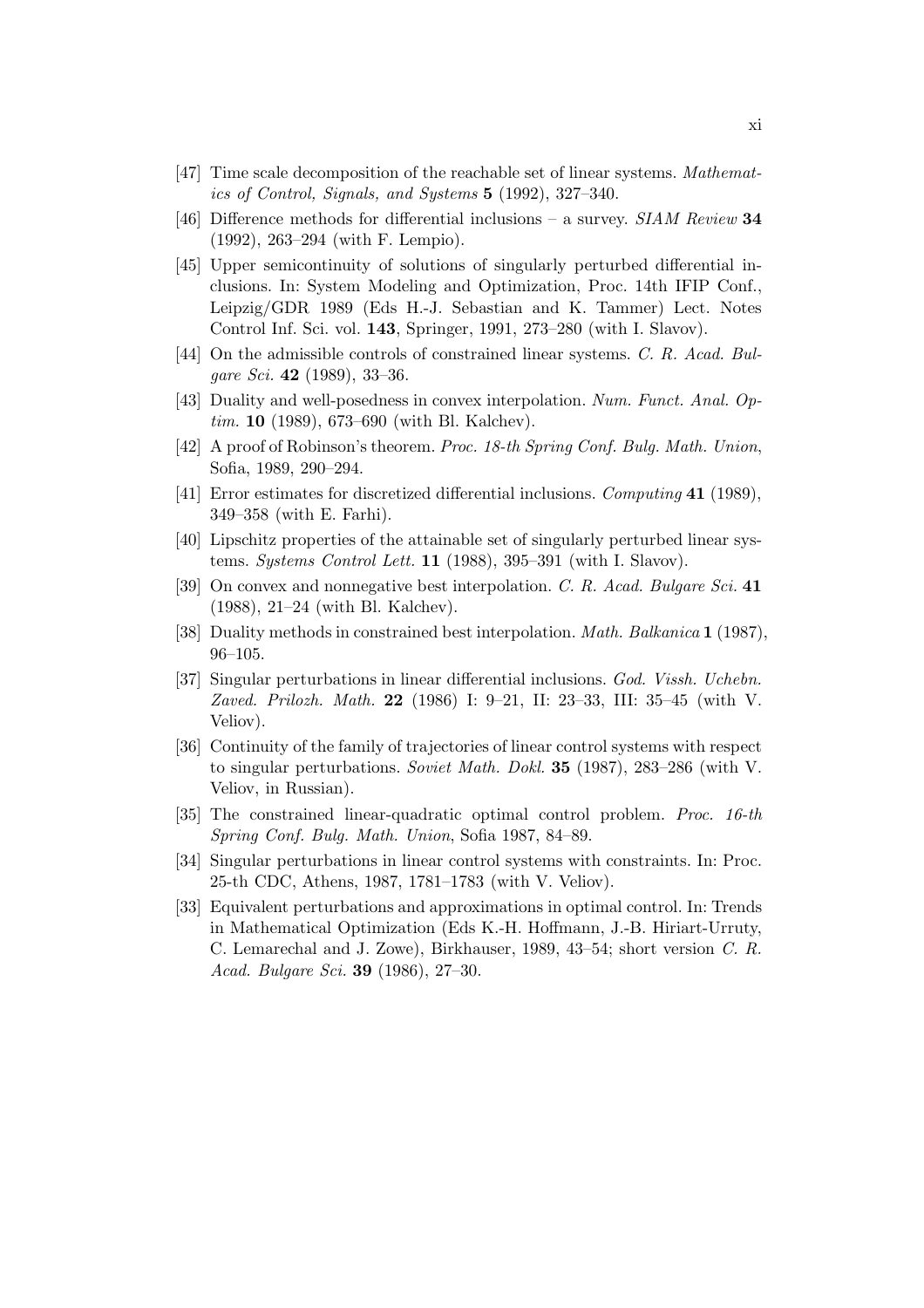- [32] On the regularity of Kuhn-Tucker curve. SIAM J. Control Optim. 24 (1986), 169–176 (with H. Th. Jongen).
- [31] A regularized conditional gradient method applied to singularly perturbed optimal control systems. Serdica Bulg. Math. Publ. 11, No 2 (1985), 180–185 (with M. G. Dmitriev and V. M. Veliov).
- [30] On the order reduction of optimal control systems. In: Mathematical Control Theory, Banach Center Publ. vol. 14, Warsaw, PWN, 1985, 181–198.
- [29] Continuity of the marginal function of a singularly perturbed optimal control problem. In: VII Konferencja szkoleniowa z teorii zagadnien ekstremalnych. Universytet Lodzki – Institut Matematyki, Lodz, 1985 (with V. M. Veliov).
- [28] On the order reduction of linear optimal control systems in critical cases. In: Systems and Optimization (Eds A. Bagchi and H. Th. Jongen) Lect. Notes Control Inf. Sci. vol. 66 Springer, 1985, 180–185 (with V. M. Veliov).
- [27] Continuity and asymptotics of the marginal function in optimal control. In: Infinite Programming (Cambridge, 1984) (Eds E. Anderson and A. Filpott) Lect. Notes in Economics and Math. Systems vol. 259, Springer, 1984, 185–193.
- [26] On the behavior of solutions of linear autonomous differential inclusions at infinity. C. R. Acad. Bulgare Sci. 36 (1983),  $1021-1024$  (with V. Veliov).
- [25] Singular perturbations in linear control systems with weakly coupled stable and unstable fast subsystems. J. Math. Anal. Appl. 110 (1985), 1–30 (with V. Veliov).
- [24] Relaxation and well-posedness in nonlinear optimal processes. Systems Control Lett. 3 (1983), 177–179 (with B. Mordukhovich).
- [23] Singular perturbations in Mayer's problem for linear systems. SIAM J. Con*trol Optim.* **21** (1983), 566–581 (with V. Veliov).
- [22] A singularly perturbed optimal control problem with fixed final state and constrained control, Control Cybern. 11 (1982), 19–28 (with V. Veliov).
- [21] Error estimates for a discrete approximation to constrained control problems. SIAM J. Numer. Analysis 18 (1981), 500–514.
- [20] Efficient estimates of the solutions of perturbed control problems. J. Optim. Theory Appl. 35 (1981), 85–109.
- [19] On sensitivity of optimal control problems. Izvestiya AN BSSR 5 (1981), 24–27 (in Russian).
- [18] On the convergence of a finite-difference approximation to optimal control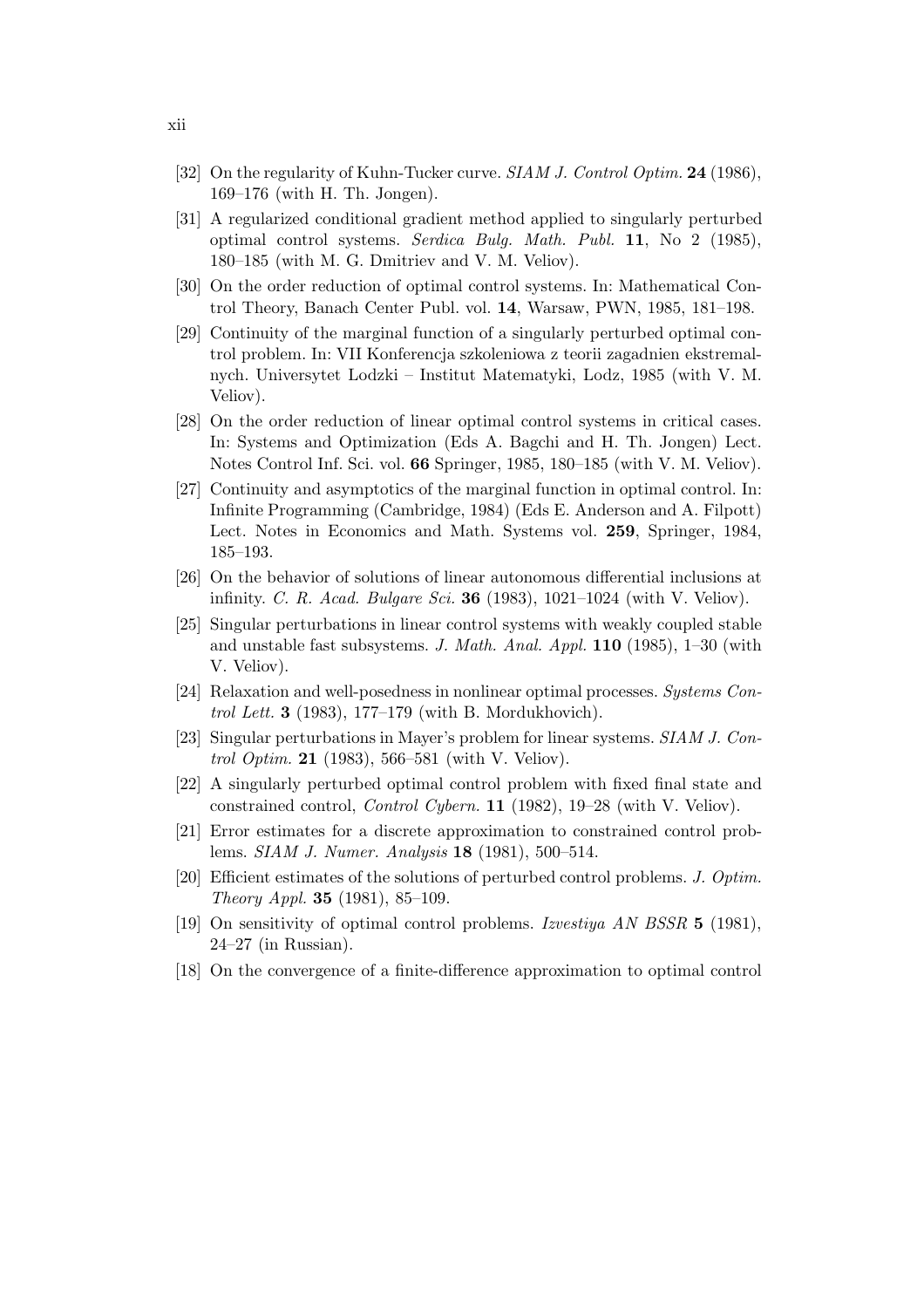problems with integral constraints, Serdica Bulg. Math. Publ. 7, No 3 (1981) 265–274, (in Russian).

- [17] Convergence of solutions of the linear singularly perturbed time-optimal control problem. Appl. Math. Mech. 43 (1979), 466–474 (with T. Gichev, in Russian).
- [16] Convergence of Ritz method uniformly in a singular perturbation for optimal control problems. In: Numerical Analysis of Singular Perturbation Problems (Eds. P. W. Hemker and J. J. H. Miller) Academic Press, 1979, 143–149.
- [15] Convex singularly perturbed optimal control problem with fixed final state. Controllability and convergence. Optimization 10 (1979), 345–355 (with T. Gichev).
- [14] Convergence of the solution of singularly perturbed linear differential equations. God. Vissh. Uchebn. Zaved. Prilozh. Math. 15 (1979), 69–82 (with T. Gichev).
- [13] Convergence of solutions of convex optimal control problems with time delay, *Rend. Mat.* (6) 11, No 4, (1978), 635–643 (with T. Gichev).
- [12] A dual Ritz method for solving optimal control problems with equality state constraints. Archiwum Aut. Telem. 23 (1978), 37–42.
- [11] Singular perturbation in optimal control problems with fixed final state. C. R. Acad. Bulgare Sci. 31 (1978), 953–955 (with T. Gichev).
- [10] Linear optimal control systems with singular perturbation and convex performance index. Serdica Bulg. Math. Publ. 4, No 1 (1978), 24–35 (with T. Gichev).
- [9] Estimations of solutions of a constrained minimum problem by means of their best approximations, Serdica Bulg. Math. Publ. 3, No 3 (1977) 236–241 (with R. Ivanov, in Russian).
- [8] Linear model simplification for singularly perturbed optimal control systems. C. R. Acad. Bulgare Sci. **30** (1977), 499–502.
- [7] On the comparison of models of optimal control systems. C. R. Acad. Bulgare Sci. 28 (1975), 1307–1310.
- [6] Dynamic optimization and sensitivity analysis of multilevel control systems. Control and Cybern. 5 (1976), 33–52 (with G. Petriczek, P. Plonka and A. Urbanik).
- [5] Sensitivity analysis of optimal control systems with small time delay. Control and Cybern. **3** (1974), 91–104.